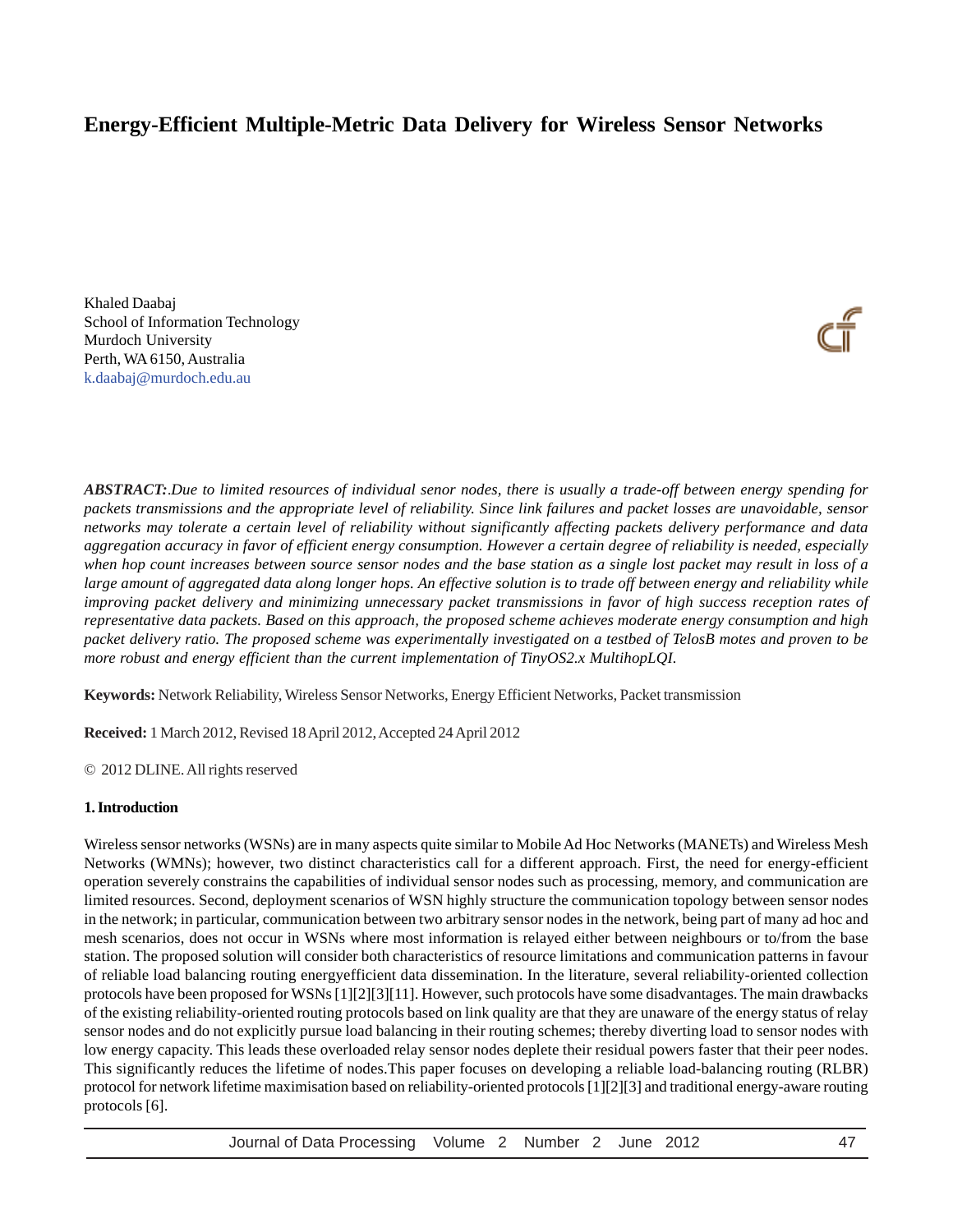The remainder of the paper is organized as follows. In section II, the related work is introduced. Section III describes the proposed routing protocol. Section IV briefly presents the experimental methodology in terms of implementation platform, testing setup and the performance metrics used to evaluate the routing efficiency. The empirical observations are illustrated in section V. Finally, Section VI concludes the paper and discusses future work.

# **2. Related Work**

In mote-dominated wireless sensor networks, MintRoute [1], MultihopLQI [2] and Collect Tree Protocol (CTP) [3] are multihop reliability-oriented routing protocols. These protocols are successive evolution of TinyOS-based collection tree routing layers [4]. MultihopLQI and CTP are developed as a variant of MintRoute. The major difference in each of these protocols lie in how the route cost is calculated.

While in MultihopLQI the reliability cost is a function of the hardware-based link quality indicator (LQI) provided by IEEE802.15.4compliant RF transceivers in TelosB motes [9], MintRoute and CTP use EXT [5] as a reliability metric of the single-hop sender and (WMEWMA) [1] as an average filter. However, the aforementioned collection protocols do not explicitly employ any form of energy and/or load balancing. Another collection protocol called Arbutus [11] falls in this group of collection protocols, but has been proposed for achieving load balancing as its primary motivation. It only achieves load balancing by using the traffic load on the immediate links of a relay sensor node as an input to the cost computation algorithm.

However, none of the recent studies reviewed above combines link reliability and energy-wise metrics into account with load balancing. In addition, the link cost computation approaches followed by the abovementioned collection protocols are not always optimal routes are as good as its lowest quality hop and the child sensor node cannot either deduce the dynamics of link qualities between predecessor parents or the base station base on immediate link estimations as the link quality is time-varying.

Another important challenge in battery-powered WSNs deals with balanced energy usage for packets transmissions. It has been shown in [6], [7] and [8] that the network lifetime is extended if the rate of energy across the network is uniformly dissipated. For example, if a selected route is the preferred path and all routed data packets consistently relayed through relay sensor nodes along this selected route, these relay sensor nodes will deplete their batteries faster and eventually die off earlier than their peer nodes on other routes. RLBR appropriately adapts such situation and does its best effort to be aware of energy levels of the relay sensor nodes. This dynamic adaptation strategy can alleviate the energy-hole problem as stated in [7] and [8]. It also aims for load balancing between relay sensor nodes in terms of balanced energy usage, and minimising energy dissipation for packet transmissions by means of adaptive beaconing and in-network aggregation of data packets.

Finally, since MultihopLQI routing layer is a well-tested collection tree protocol recent WSNs deployments [14] and [15], benchmarking the RLBR with such protocol is considered a reasonable evaluation.

# **3. Routing Protocol Description**

The work in this paper is built on our existing work stated in [12], [13], and [17] which focuses on TinyOS-based indoor WSNs, but it also aim to improve the performance of the RLBR protocol by extending the experiments for outdoor TinyOS-based WSN testbed that experiencing interferenceprone channels. RLBR employs Channel State Information (CSI) e.g., RSSI and LQI, link estimation base on packet transmissions e.g., success reception ratio (*PRR*) and packet error ratio (*PER*), and residual energy capacity including other parameters, e.g., source id, CRC, hop count, aggregation load, and latency to form a cost function for selecting the most reliable and energy-efficient route towards the base station. In other words, RLBR reduces energy consumed for packets transmissions by embedding routing information in the overheard packets and minimising control traffic. As a result, it maintains low packet error ratio and improves packet delivery while minimizing redundant packet transmission and/or retransmissions throughout the network.

# **3.1 Data Delivery Patterns**

The construction of the routing tree is performed in three overlapped phases: *Network startup*, *Data transmission*, and *Route maintenance*. Delivery of delay-sensitive aggregated packets is considered in *Data transmission phase* in order to maintain agile data delivery and avoid misplacing deadlines for data packets. Hence, each sensor node must decide when to stop waiting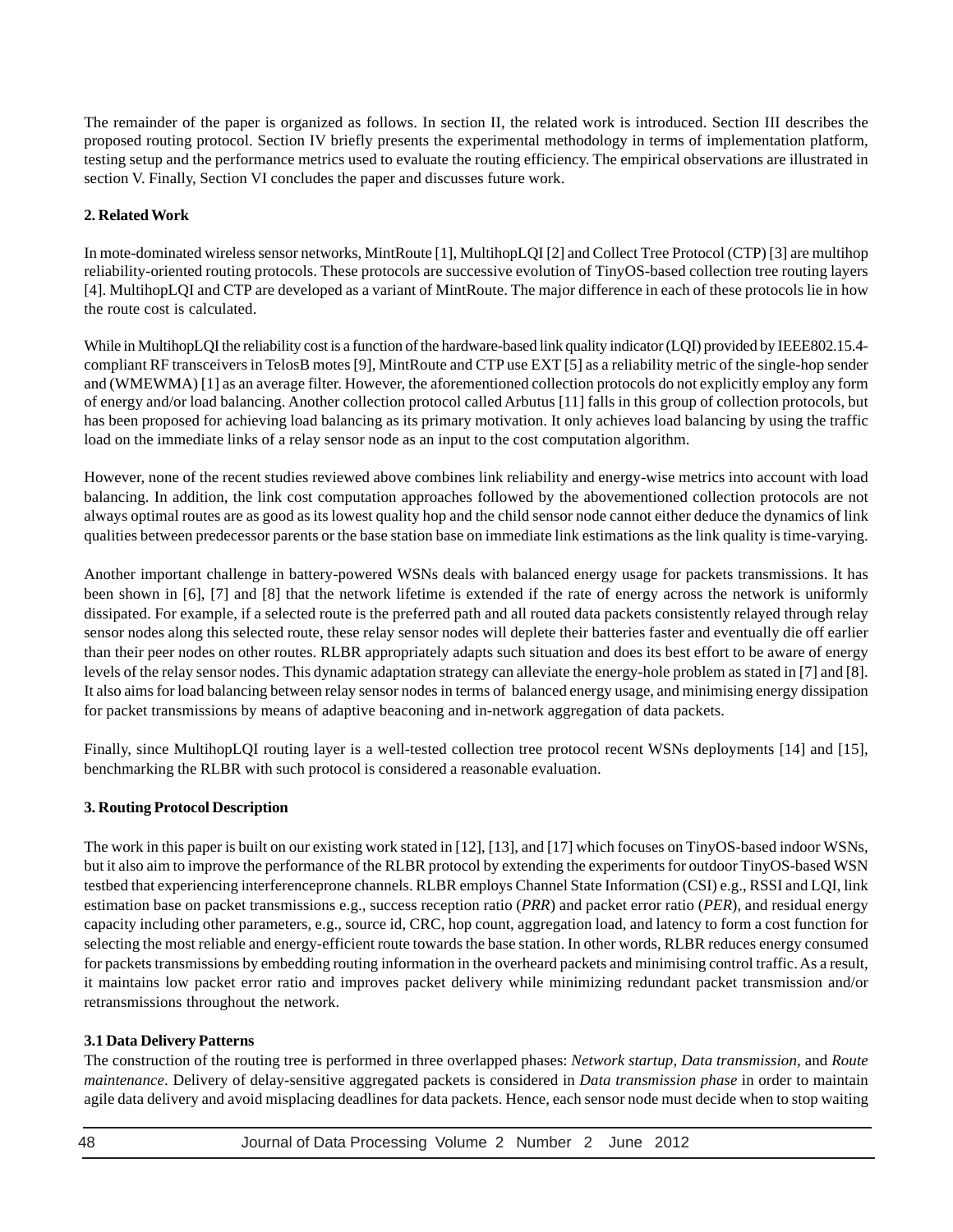for more data to be aggregated based on a preset maximum waiting time. For example, at time 0, an aggregating parent sensor node starts aggregating data from its own packets, if any, and from its children that have participated in aggregation. Later, at time *t* this aggregator sensor node will forward the so far aggregated data up to time *t* to its parent. The amount of aggregated data is a function increasing in participating sensor nodes and decreasing in waiting time *t*. Sensor node within vicinity can exploit unavoidable overhearing neighboring nodes' traffic to improve the selection of parent nodes and uncongested data aggregators.

For example, figure 1 shows the communication range for a sensor node A. While node A is sending its packets to its current valid parent B, it can overhear the packets sent from C to D and from F to G; thereby using the overheard information sensor node A can change its current parent from B to D or to G based on parent selection parameters in order to reduce aggregation load on B; thereby preventing time-sensitive aggregated date, if any, from being dropped at the overloaded sensor node B. If node D has less aggregation load, better link quality with A, higher residual energy and larger id, and also node C sends its packets to D within its vicinity, which relays the forwarded packets to E.

Consequently, in terms of reducing energy dissipated for transmissions, it is more efficient for sensor node A to send its data packets to D, where its data packets can be aggregated with C and D's data packets. However, aggregating sensor node A's data packets with C's and D's is based on aggregation queue state information maintained in sensor node D; while it is not overloaded with aggregated data packets to keep RLBR stringent to time-sensitive deadlines of the forwarded data packets. Due to various deployments could cause different data patterns, this feature of data aggregation is kept optional as it is applicationspecific and it can be enabled or disabled based on the application. Since this distributed parent selection process is performed dynamically whenever there is a packet to send, this approach can adaptively change the topology of aggregation according to different situations based on the aggregation or relaying load.



Figure 1. Cooperative Routing based on Overhearing

Since all sensor nodes in the sensor network have the chance to participate in relaying data packets in a multihop fashion, this routing participation requires a given number of transmissions. Hence, RLBR does minimize this number of transmissions to be *energy-efficient* and *cost-effective* for the low-power duty-cycled WSNs. Therefore, aggregating smaller relayed data packets into larger encapsulated packets bounded by the maximum packet data unit could significantly minimize packet transmissions and improve energy savings. However, in real-time applications, these encapsulated data packets vary in their deadlines and sensitivity to the end-to-end delivery delay and need to be delivered before a given deadline to the base station according to the importance of the sensing measurements. The packet delivery deadline depends on the real-time application and is associated with every originated data packets at the source sensor nodes. As shown in figure 2, the average *end-to-end delay* is the sum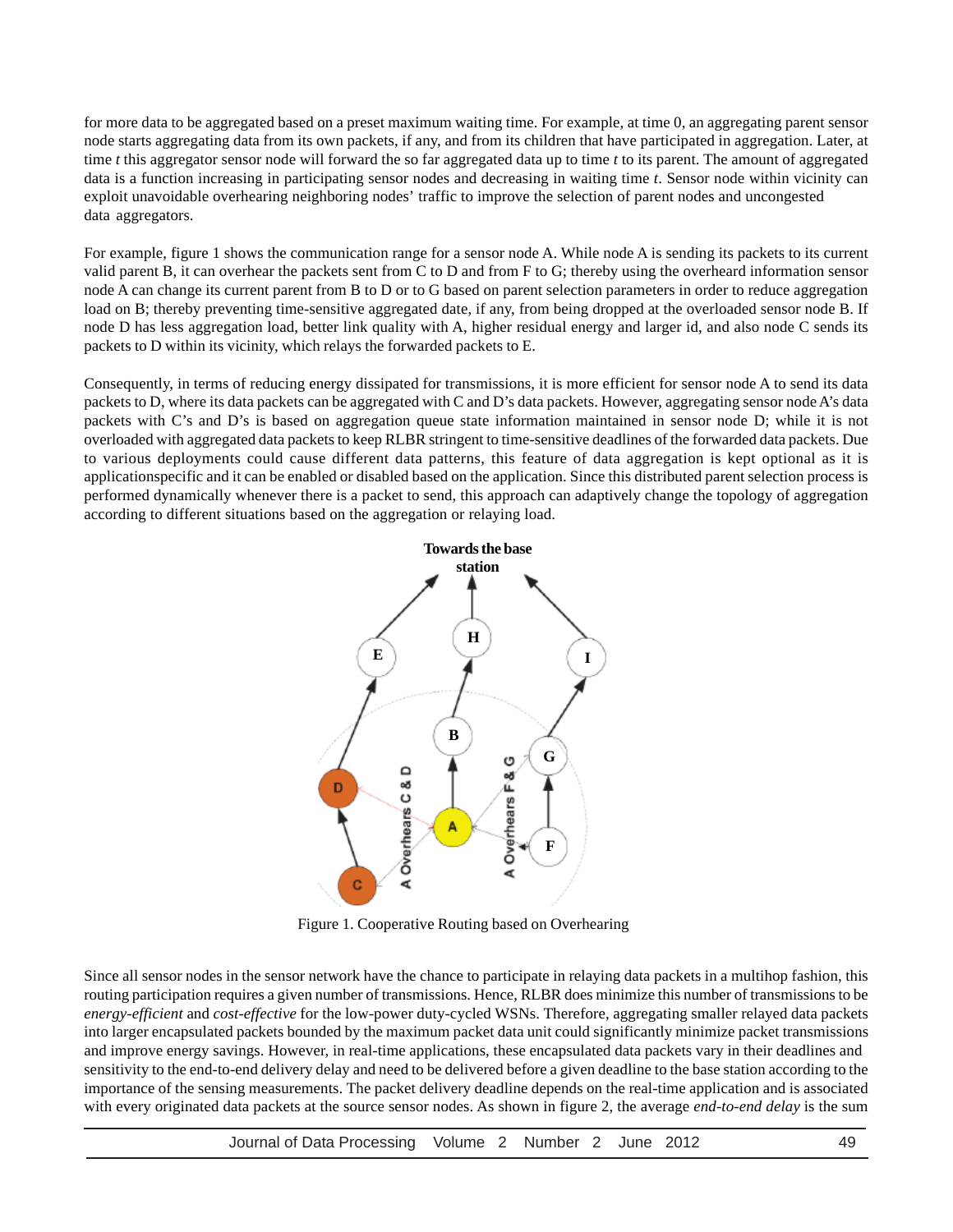of all *one-hop* delays along the selected route *rj* . Due to on-flight aggregation, encapsulated data packets tend to be delayed at each intended relaying sensor node waiting being encapsulated with other arriving or locally generated data packets for a given holding time ∆t *enc* which called a *per-relay encapsulating delay*. In this case, the *average* (*ni-to-b*) *endto- end delay* ∆t *ni,rj,b* is estimated on-flight on route  $r_j$  between sensor node  $n_i$  at the data packet are being encapsulated and the base station *b* by adding one-hop delays along the route  $r_j$  between  $n_i$  and *b* as stated in [10].

However, the total accumulated *per-relay encapsulating delay* including propagation on route *r j* must not exceed the remaining time ∆t *left* which is the time left further until the associated real-time deadline t*deadline* at the base station. In other words, *perrelay encapsulating delay*  $\Delta t_{enc}$  needs to be bounded in order to avoid missing the application-specific packet delivery deadlines. If a data packet arrives at relay sensor node *ni* at a time t*arrive* to be aggregated with other data packets, ∆t *enc* must be bounded and not be longer than it should be to dispatch the encapsulated packet at a appropriate dispatch time t*dispatch*. Consequently, this dispatched encapsulated packet might also be reencapsulated again at next hops relays and ∆t *enc* must comply with packets delivery deadlines. In case ∆t *enc* ≤ 0, ∆t *ni,rj,b* will be negative and the arriving packet must be relayed without encapsulating delay; otherwise, the arriving packet can be delayed for ∆t *enc* as expressed in equation 1. Since packet encapsulating is being done for more than one packet over route of *N-i* relay sensor nodes, the encapsulated packet at relay sensor node *ni* must be dispatched once either sensor node  $n_i$  reaches its memory limit or one of these packets reaches the end of its minimum appropriate dispatch time with *min*(t*dispatch*) that satisfies the accumulated condition in equation 2 over route of *N-i* sensor nodes.



Figure 2. Aggregation Delay Calculated per Hop

$$
\Delta t_{enc} = \Delta t_{left} - \Delta t_{ni, rj, b} \tag{1}
$$

$$
\sum_{k=i}^{N} \min(t_{dispatch_k}) - t_{arriving_k}) \le \sum_{k=i}^{N} \Delta t_{enc_k}
$$
\n(2)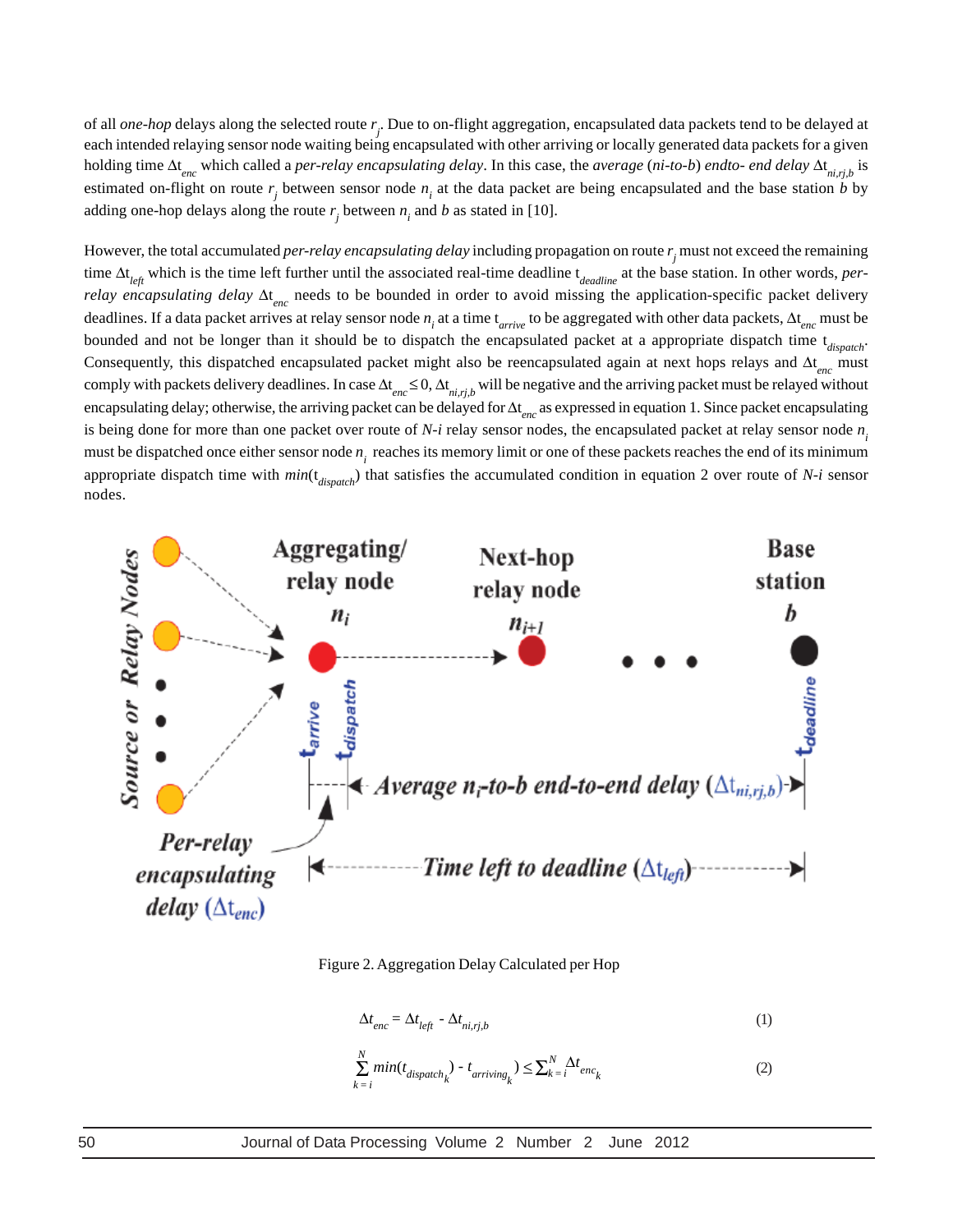To gauge the benefit of this approach of minimising packet transmissions throughout the network, *data packet delivery efficiency*  $(\eta)$  accounts for the ratio of the total number of data packets received at the base station to the total number all control and data packets in the network. The  $\eta$  is used as a benefit metric to gauge end-to-end packet delivery performance of the routing scheme in terms of route messages transmissions. Conversely, the reciprocal of data packet delivery efficiency, namely, data packet delivery cost  $(1/\eta)$  used as a routing overhead metric to give an overall estimation of the energy consumed by relay sensor nodes for delivering a data packet towards the base station.

#### **3.2 Energy Cost Estimation**

From energy usage viewpoint, the sensor nodes closer to the base station are the most critical nodes in the network as the load on them is significantly higher than their peers that are distant. Without appropriate countermeasures to ensure network lifetime maximisation by balancing the energy load, these nodes will deplete their residual energy faster; thereby making the network worthless. In figure 3, it supposed that the most energy efficient selected multihop route *r* is constructed by *N* adjacent sensor nodes transmitting with transmission power level of *Pow tx* to relay a data packet over the route *r* with similar link reliabilities from source senor node  $n_1$  towards the base station *b*. The total average dissipated energy  $E_r$  required to forward one packet from each of the senor nodes *ni* at level  $(N+1-i)$  to the base station along the routing path *r* can be calculated based on the number of hops or hop count (*hc*), and the average amount of energy consumed  $E_{ni}$  by node  $n_i$  at each hop; where  $t_{ni}$ , *i*, *b* is the time spent for relaying a packet from source sensor node  $n_1$  towards the base station *b* over route *r*. Equations 3 to 5 express  $E_r$  as a function of the *hop count* " $hc=(N+1-i)$ " from the sensor node  $n_i$  at which the packet is generated along the route *r* towards the base station *b*.  $E_n$  is the average consumed energy by a sensor node  $n_i$ . However,  $E_n$  is increasing as the sensor node  $n_i$  becomes closer to the base station as it forwards more packets from its downstream nodes. For example, the most critical sensor node is node  $n<sub>N</sub>$ , which is the closest sensor node to the base station and always consumes the maximum amount of energy as a result of relaying packets from  $(N-1)$  nodes, e.g.,  $n_1, n_2... n_{N-1}$ , along the route *r* towards the base station.

$$
E_r = (N(Pow_{n_1}^{tx} \times t_{n_r,b}) + N - 1 (Pow_{n_2}^{tx} \times t_{n_r,b}) + ... + 2 (Pow_{n_{N-1}}^{tx} \times t_{n_{N-1},b}) + 1 (Pow_{n_N}^{tx} \times t_{n_N,b}))
$$
(3)

$$
E_r = (N \times E_{n_1} + (N - 1) \times E_{n_2} + \dots + 2 \times E_{n_{N-1}} + N \times E_{n_N}
$$
\n<sup>(4)</sup>

$$
E_r = \sum_{i=1}^{N} [(N+1-i) \times E_{n_i}] = \sum_{i=1}^{N} [hc \times E_{n_i}]
$$
\n(5)

#### **4. Experimental Methodology**

This section briefly investigates the implementation challenges in the tiny wireless sensors platform and describes the experimental testbed including performance metrics used to benchmark the RLBR protocol against the TinyOS-2.x [4] implementation of MultihopLQI [2] on TelosB 2.4GHz lowpower wireless platform developed by Crossbow Inc. [9].

#### **4.1 Implementation Platform**

Crossbow's TelosB mote (TPR2420CA) [9] is an open source radio platform fully compatible with the TinyOS [4] and designed to enable WSNs experimentations. TelosB bundles IEEE 802.15.4–compliant CC2420 RF transceiver chip [9] that offers up to 250kbps data rate, integrated antenna, and low-power 8MHz MCU with 10kbytes RAM. TelosB operates within 2.4GHz ISM band and employs the OQPSK modulation scheme. The interested reader should consult [9] and [16] for an exhaustive details of TelosB platform that was targeted for low-power WSNs.

#### **4.2 Experimental Testbed**

The proposed RLBR protocol was evaluated on TinyOSbased outdoor testbed comprising of 30 arbitrarily organised TelosB wireless sensor motes, and link layer provided by Chipcon's CC2420 [18] radios in noisy outdoor environment with interferenceprone 2.4GHz channels. Longer routes were stimulated by picking routing tree root at the perimeter or the corner of the deployed testbed to be the base station.

#### **4.3 Observed Entities and Performance Metrics**

The real WSN is evaluated considering different performance metrics that are observed and, relayed to the attached laptop, and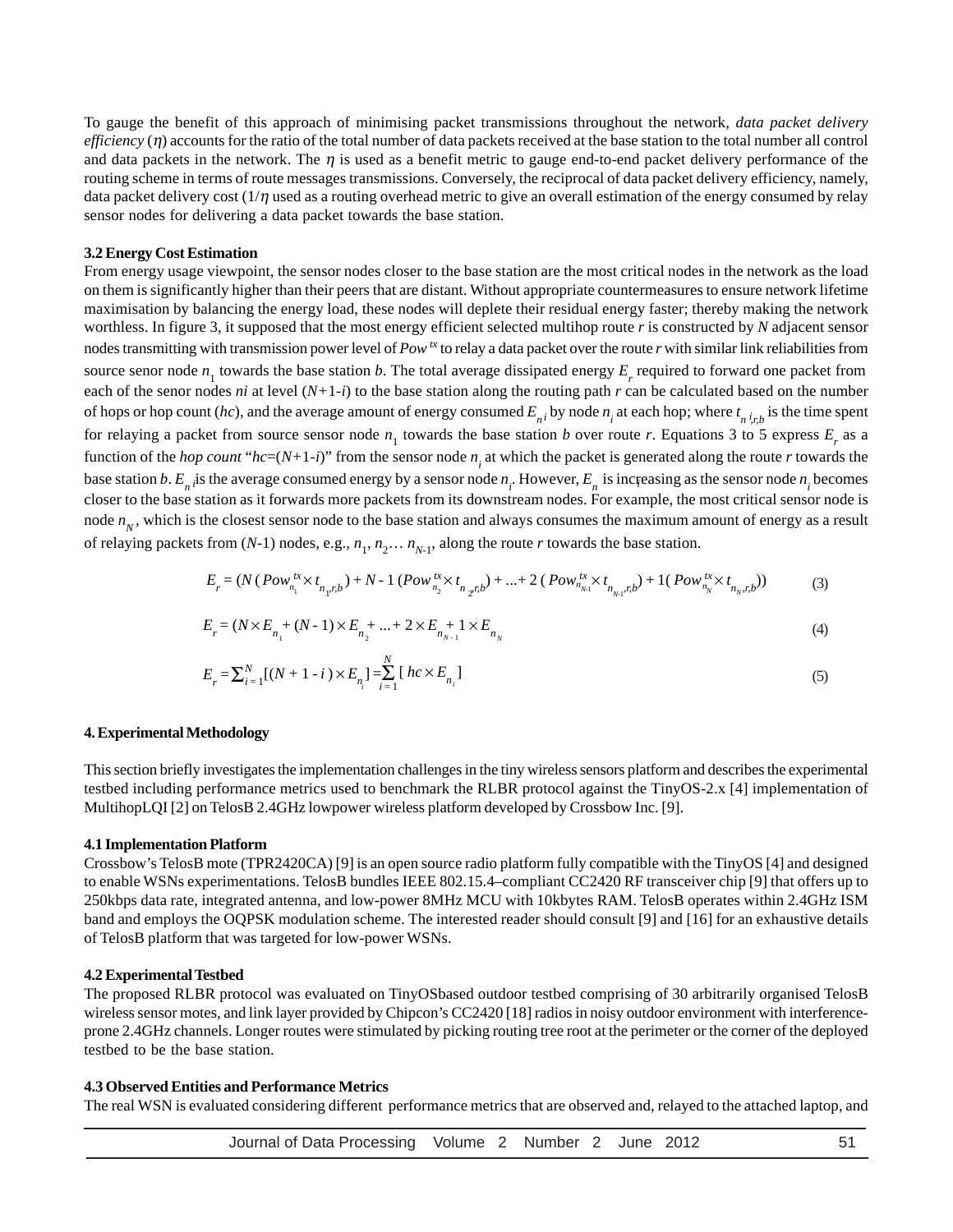

Figure 3. Calculating Average Dissipated Energy



Figure 5. End-to-End Delay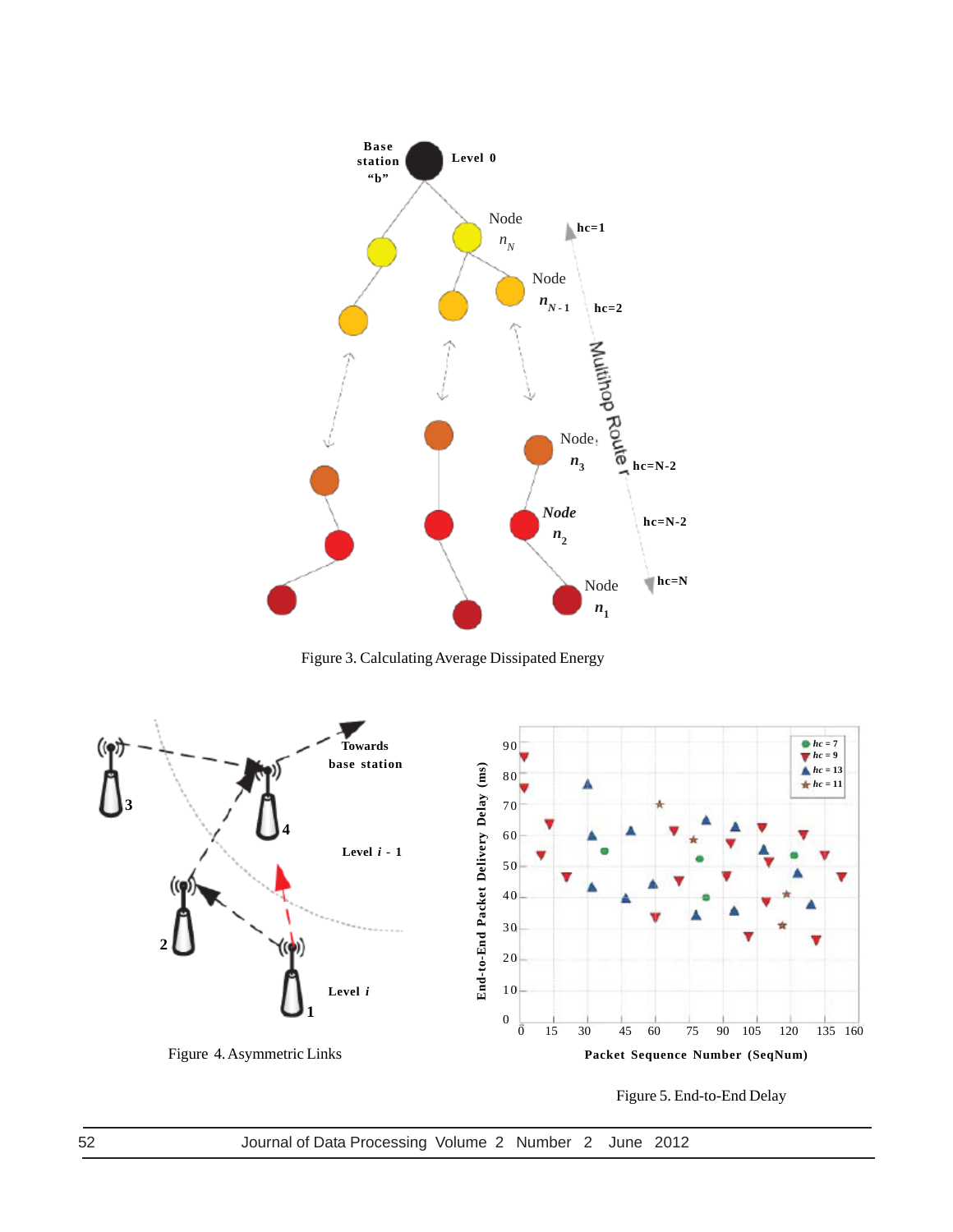saved in log files for intensive analysis using Matlab scripts. The log files record the observed metric such as Received Signal Strength Indicator (RSSI), Link Quality Indicator (LQI), and radio packet record that contains packet sequence number, timestamps, node level, node id, and CRC. These metrics will be used to evaluate the routing efficiency in the deployed scenarios and also how the sensor network behaviour is characterized in terms of: *packet delivery performance* to assess the significance of wireless link reliability on packet loss probability; *average end-to-end delay* to evaluate the multihop data aggregation and hop count effect on data delivery time; and *average dissipated energy* to figure out how sensor nodes deplete their energy to achieve multihop communication.

## **5. Experimental Results**

# **5.1 Link Dynamics**

TinyOS-2.x MultihopLQI uses only link quality information at physical layer of each beacon individually. This pure reliance on one form of channel state information (CSI) leads MultihopLQI to inappropriately react with the asymmetric links which is typical feature of low-power WSNs. As illustrated in figure 4, with MultihopLQI protocol, sensor node 1 chooses sensor node 4 as its parent, but it never gets its sent packets acknowledged back from node 1 as a result of asymmetric link between 1 and 4 that makes node 4 unreachable for node 1's packets. To solve this problem based on averaged link quality values, sensor node 1 will switch to other neighbour reachable node, e.g., node 2 at its level, to be its new valid parent after maximum transmission failures due to link asymmetry and transmission range between nodes 1 and 4.

Figure 5 shows how the proposed routing protocol builds its multihop route in the deployed topology in terms of endto- end delivery delay and hop count (*hc*) by means of a snapshot of transmitted packets' sequence numbers. During the beginning of the transmission epoch, the proposed routing protocol has a bit higher delivery delay due to route configuration. However, it immediately improves its delivery performance with low retransmissions and much lower control packet rate. As a result, the end-to-end packet delivery delay decreases gradually.



Figure 6. Delivery Performance vs. Link Failure

### **5.2 End-to-End Packet Delivery Performance**

The proposed routing protocol provides a faster recovery from the broken links thanks to the hybrid approach of looking up in backup neighbouring routing tables as it can be seen in figure 6 (a) when the a link is broken at 100ms of the transmission epoch. Once an alternative energy-efficient and reliable route is established using consecutive repair phases, the average end-to-end delay decreases considerably, thereby the average throughput is improved even though the number of hops is a bit higher. This chosen reliable route requires only smaller amount of retransmissions to successfully deliver a data packet at an average delivery rate of 99.6% after 40ms from the time at which the route was broken compared to the benchmark, MultihopLQI which provides an average delivery rate less than 78% after the same epoch. Increasingly, the proposed routing protocol achieves a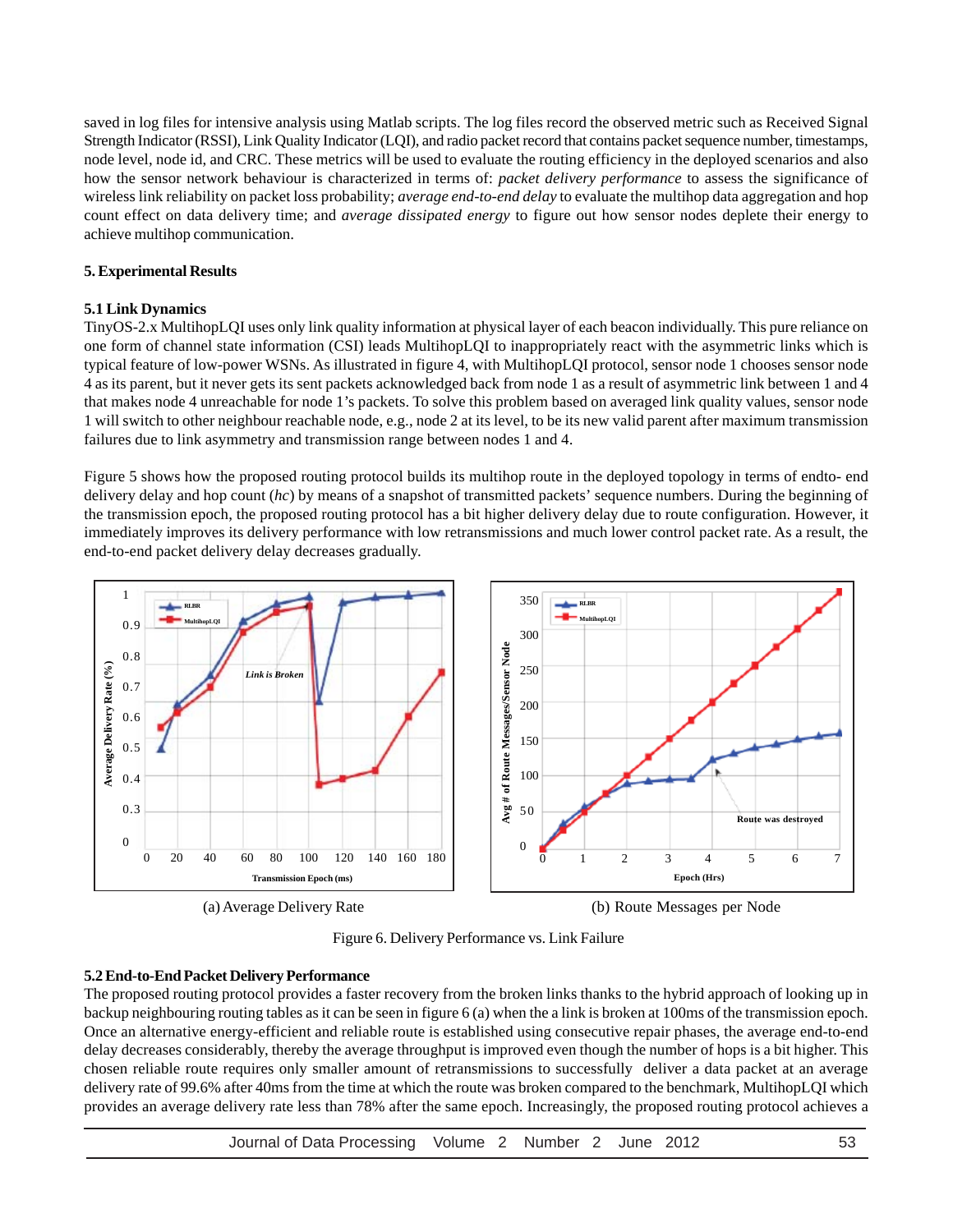

Figure 7. Route Recovery

higher delivery rate. Conversely, MultihopLQI begins with a higher delivery rate and initially achieves a lower average endtoend delivery delay. This is because the route configuration start-up time required by the proposed routing protocol for updating routing tables and parent selection process is a bit longer while MultihopLQI maintains only a state for one parent node at a time and neither routing tables nor blacklisting is used but at the additional energy cost of significantly increased packets retransmissions to successfully deliver a data packet.

In the view of the cost of beaconing route messages, e.g., control packets, over long epochs of few hours, the beaconing rate per sensor node is adaptive as it starts with a slightly high rate in the proposed routing protocol at the beginning due to the rapid establishment of the routing tree then begins to decrease and becomes stable at lower rates. Figure 6 (b) showcases on hourly basis the average number of route messages (control packets) that were transmitted per sensor node in order to build and maintain the routing tree. Also it can be seen the message beaconing pattern in the proposed routing protocol is slightly raised at the fourth hour due to intentional link failure, this is with the aim of rapidly reconstructing the routes on an alternative route with more number of hops and more sensor node participating in the new route. However, once again it adaptively embarks on a steady rate pattern in order to become stable eventually. On the other hand, since MultihopLQI avoids routing tables by only maintaining a state for the best parent sensor node at a given time, it keeps transmitting control beacons at a constant rate of 30 beacons per second; thereby the beaconing of control packets is considerably kept at a higher rate in MultihopLQI and linearly increases over long epoch in terms of few hours.

To jointly evaluate reliability and delivery performances of the routing scheme, a number of intermediate wireless sensor nodes were switched-off or removed to allow the occurrence of broken routes between source sensor nodes and the base station. Figure 7 (a) and (b) illustrates the endto- end delivery performance of RLBR and MultihopLQI respectively in terms of the endto-end delay and hop count (*hc*) when a route is broken after a packet with sequence number 150. As a result of the presence of other neighbouring wireless motes able to forward relayed packets, RLBR reacts efficiently and responds swiftly to recover from a broken route due to the removal of wireless sensor mote along the preselected path. It maintains an alternative energyefficient and reliable route to recover and compensate the failed one within route reconfiguration time of about 66.40ms; this new constructed route is used temporarily as a backup route to deliver source-originated data packets in timely manner towards the base station. However, the alternative route might be a slightly longer and constructed with additional number of hops, e.g., 9 hops as an average. Therefore, the average end-to-end packet delivery delay is slightly increased to almost 81.32ms using the alternative route. In contrast, MultihopLQI is incapable of rapidly recovering from broken routes if a wireless mote on a preselected route is removed. Even though it needs shorter average end-to-end delay for packet delivery of about 78.43ms due to using route with shorter hops, it slowly recovers from the broken route after a much longer time as it requires about 98.52ms to fix the broken route due to the removal of the mote. Overall, MultihopLQI has an unstable routing tree topology as a result of the frequent restructure of its routing tree according to the pure dependency on LQI as a hardware-based reliability metric.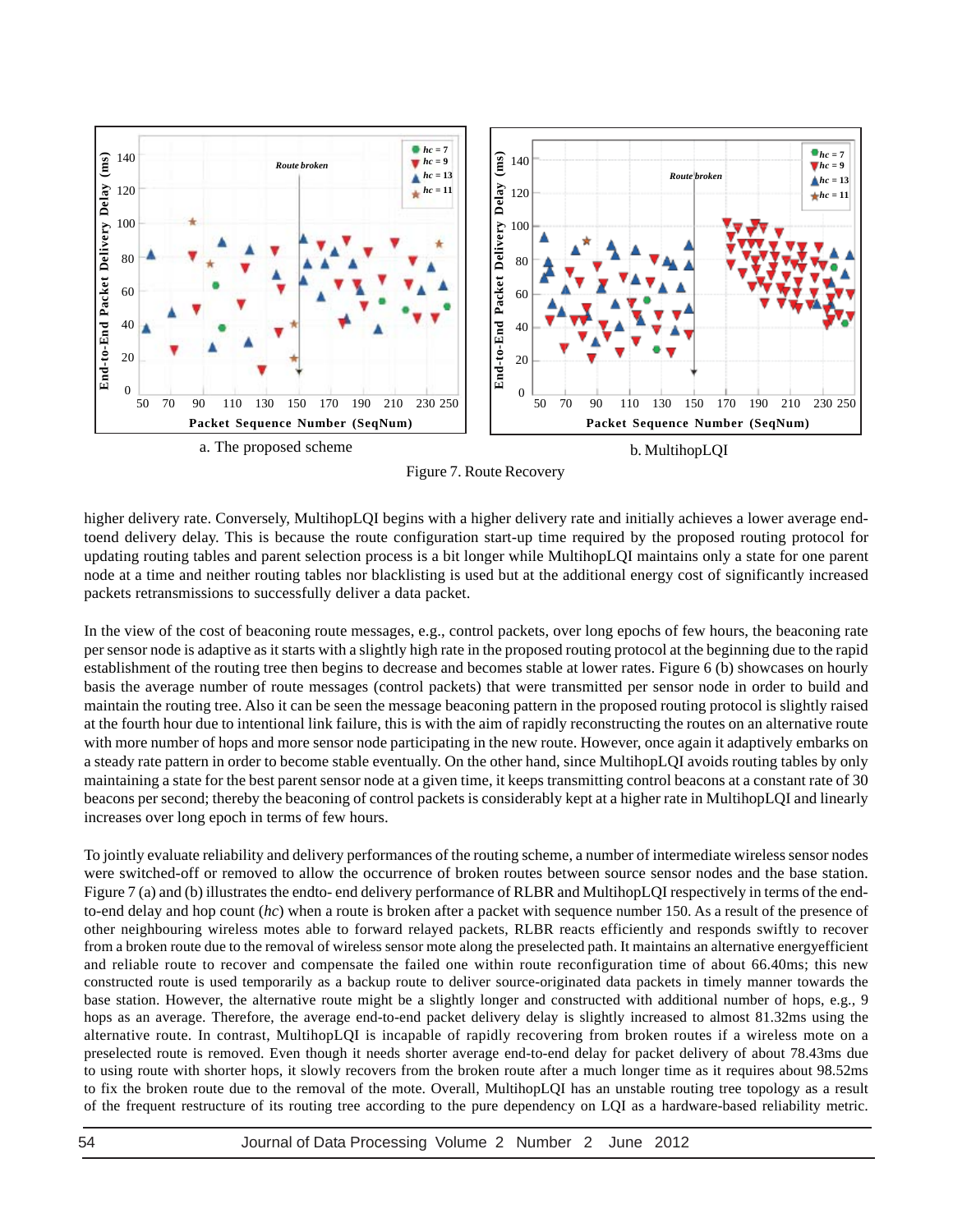Although MultihopLQI could recover from link failure, its delivery ratio is noticeably reduced after shorter time. This leads to a lower average packet delivery rate for MultihopLQI compared to the proposed routing protocol which achieves a higher average packet delivery rate, which validates the aforesaid results in figure 6(a).

# **5.3 Average Dissipation Energy**

Compared to MultihopLQI, RLBR makes trade-offs between routes based jointly on both link reliability and energy efficiency in favour of consistently distributing the weight of forwarded packets among the relaying sensor nodes. In addition, RLBR broadcasts fewer route messages over the long run of network's operating time. As a result, RLBR consumes smaller amount of energy of about 35% for route messages transmissions required for delivering data packets through the routing tree towards the base station. To estimate the average amount of energy consumed by relay sensor nodes for delivering a data packet towards the base station, the reciprocal of data packet delivery efficiency  $(\eta)$  is used as a packet delivery cost  $(1/\eta)$  metric or routing overhead metric to give an overall estimation of the energy consumed by relay sensor nodes for delivering a data packet towards the base station. This efficiency metric  $(\eta)$  accounts for the ratio of the total number of data packets received at the base station to the total number all control and data packets. As an average, RLBR achieves higher delivery efficiency while incurs a significantly lower control overhead than that of MultihopLQI. Figure 8 showcases how the packet delivery cost  $(1/\eta)$  for RLBR and MultihopLQI changes over long run and gives an average estimation of the energy cost spent for delivering packet transmission throughout the network. RLBR transmits a smaller amount of route messages or control packets than MultihopLQI. The decrease in route messages transmissions of RLBR is a result of avoiding unnecessary route message transmissions using data aggregation, adaptive beaconing, and reliable and efficient route selection. This results in lower beaconing rates and lower control cost while network topology stabilizing; thereby achieving a much lower energy consumption in RLBR.



Figure 8. Average Packet Delivery Cost (1/η)

### **6. Conclusion and Future Work**

In this paper, a reliable load-balancing routing (RLBR) protocol was proposed based on a per-hop load balancing mechanism of the routing layer. It leverages recent advancements over the standard network layer components provided by the TinyOS2.x implementation of MultihopLQI. RLBR consumes less energy while reducing topology repair latency and supports various aggregation weights by redistributing packets relaying loads. It also allows for adapting the amount of traffic to the fluctuations in network connectivity and energy expenditure. Overall, RLBR performs well as it shows a high success rate of packet delivery and moderate energy consumption. While the experiments conducted here have highlighted the substantial performance gains of RLBR, the ongoing work aims to improve the performance of RLBR by extending the experiments to simulations on large-scale WSN.